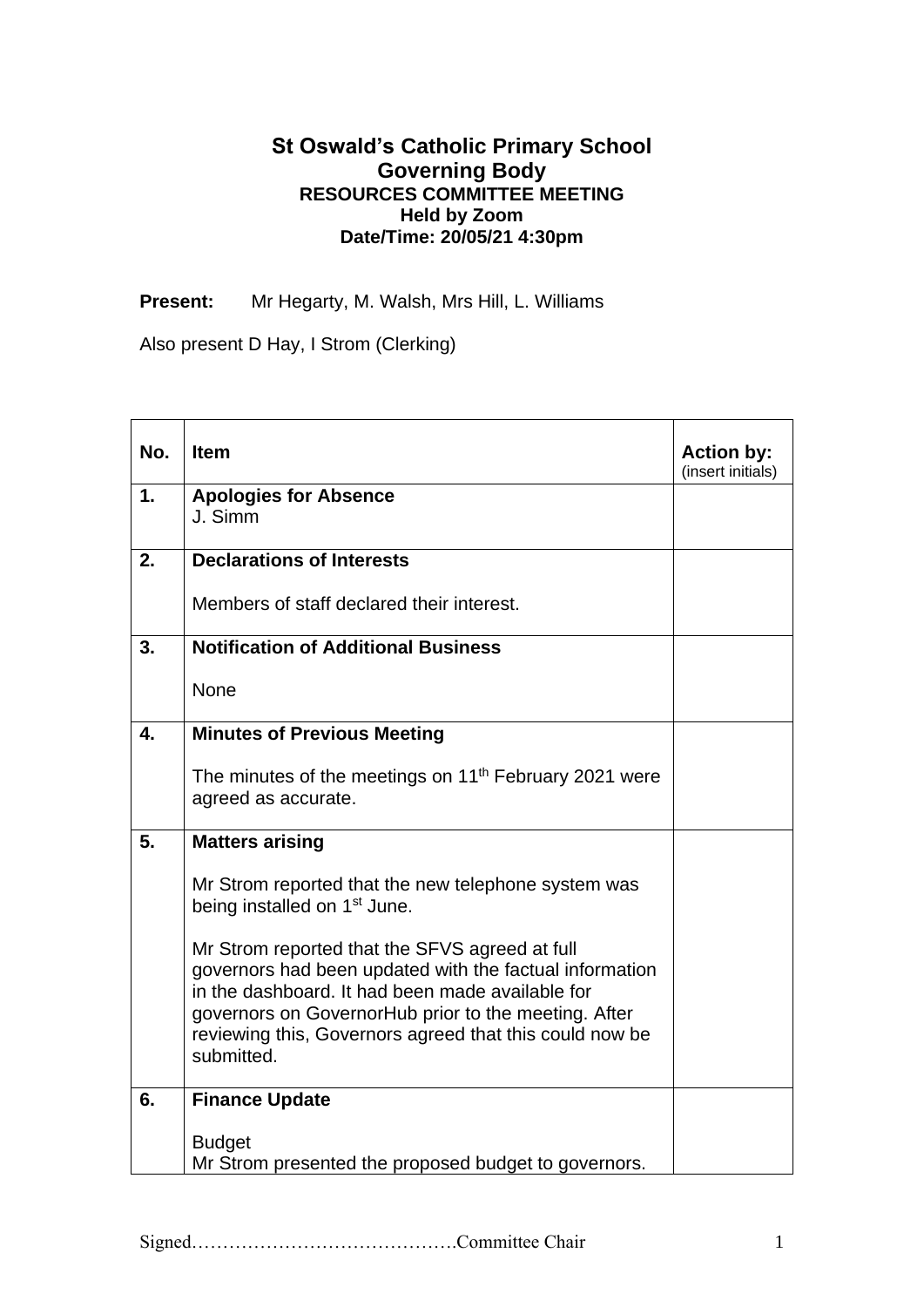| This had been previously distributed via GovernorHub.                                                              |           |
|--------------------------------------------------------------------------------------------------------------------|-----------|
| He explained that the budget had been prepared using                                                               |           |
| the current staff as known at the time, including where                                                            |           |
| appropriate, maternity leave and cover (partially with                                                             |           |
| temporary contracts and partially through supply agency                                                            |           |
| staff). He also explained that there was some significant                                                          |           |
| additional income, particularly Catch up funding, that                                                             |           |
| may not be received in following years.                                                                            |           |
| The non-staffing element of the proposed budget was                                                                |           |
| primarily based on expenditure in the previous financial                                                           |           |
| year. Some specific projects were identified including                                                             |           |
| server replacement (£3,000) and the use of the Mayoral                                                             |           |
| fund which was successfully bid for in the last financial                                                          |           |
| year to provide EYFS and SEMH equipment (£1,820).                                                                  |           |
| Mr Strom pointed out that a large number of teaching                                                               |           |
| staff that were in the past recruited at the same time,                                                            |           |
| were now approaching threshold and there could be a                                                                |           |
| number of applications in the next 18 months. This has                                                             |           |
| been built into the 3-year budget. Governors asked how                                                             |           |
| accurate the multi-year plan was. Mr Strom explained                                                               |           |
| that the pupil numbers that had been used for future                                                               |           |
| funding projections were correct at the time of the                                                                |           |
| projections, however, the actual number of pupils                                                                  |           |
| expected in Reception in September 2021 was higher                                                                 |           |
| than anticipated and there had also been in year arrivals                                                          |           |
| that had been higher than in year leavers. This meant                                                              |           |
| that we expected the pupil numbers to be around 17                                                                 |           |
| higher than projected. This translates to around £70k                                                              |           |
| extra funding. He also explained that the DfE decision to                                                          |           |
| move the Pupil Premium count to October census<br>instead of January census means that there would be a            |           |
|                                                                                                                    |           |
| lag in the increase in funding due to parents applying for<br>Free School Meals during the lockdown. This means we |           |
| anticipate a higher Pupil Premium allocation than                                                                  |           |
| currently projected in the second and third years of the                                                           |           |
| plan. The expenditure maintained the same level as                                                                 |           |
| current and previous years with an inflationary element                                                            |           |
| built in.                                                                                                          |           |
|                                                                                                                    |           |
| Governors approved the budget subject to                                                                           | <b>IS</b> |
| ratification by Full Governors. They asked for the                                                                 |           |
| budget to be sent to Liverpool City Council subject                                                                |           |
| to ratification.                                                                                                   |           |
|                                                                                                                    |           |
| <b>Finance Officers Report</b>                                                                                     |           |
| The report had previously been circulated. Mr Strom                                                                |           |
| highlighted the main points not previously covered in the                                                          |           |
| budget discussion. The report was produced before                                                                  |           |
| some alterations to the proposed budget were submitted.                                                            |           |
| Mr Strom pointed out that the FTE Pupil numbers in Year                                                            |           |
|                                                                                                                    |           |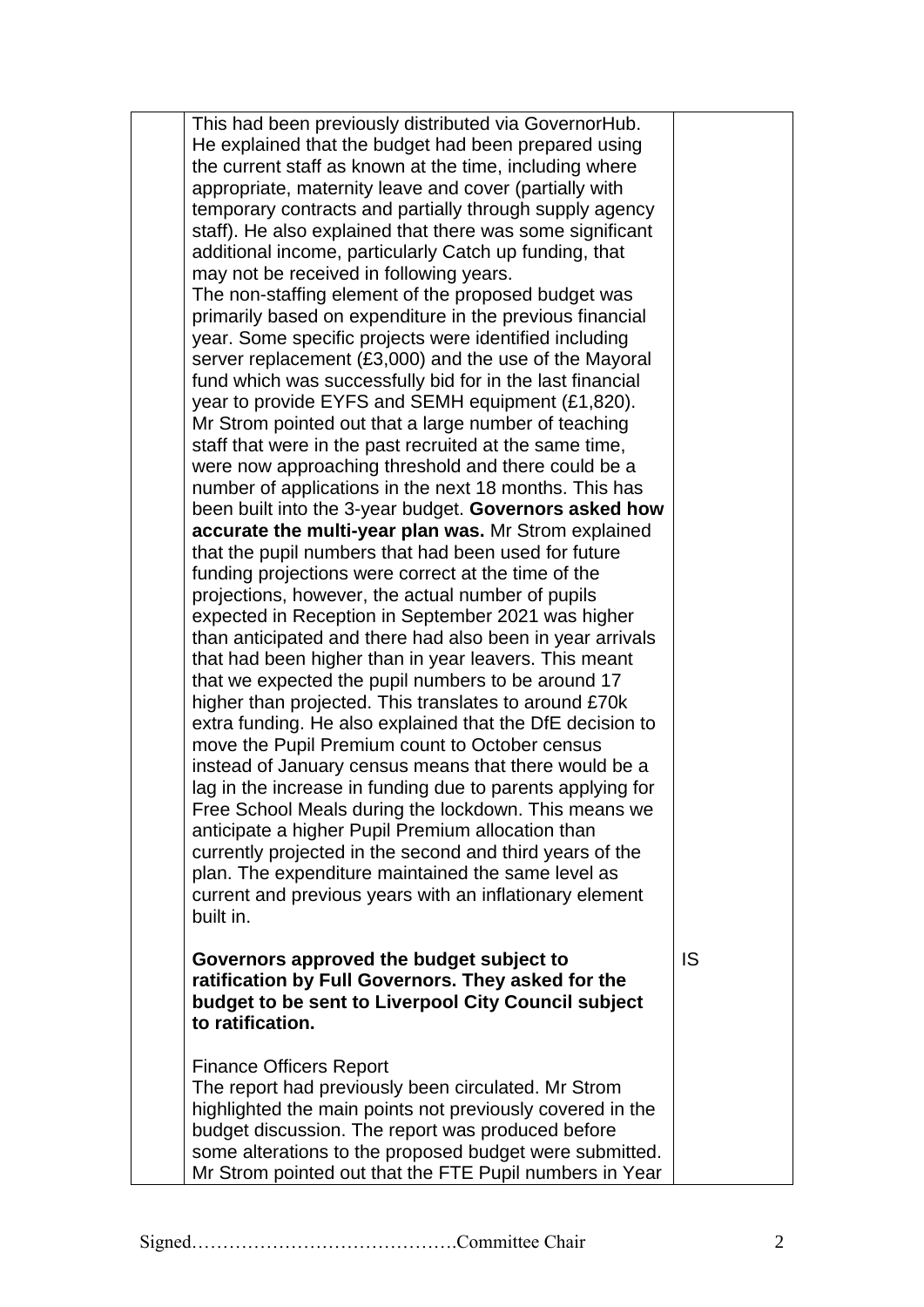| 2 were underestimated as noted above. This would have<br>an effect on staffing percentages. This also mitigated<br>some of the concerns highlighted in the LA Concerns<br>section of the report. Governors asked what the<br>payment of the Outstanding Outturn Settlement of<br>£162,764 was and how this had impacted on the<br><b>budget.</b> Mr Strom explained that the school held funds in<br>two areas. The City Council held some funds to pay for<br>salaries and the school held funds in the HSBC to pay for<br>supplies and services. This payment was to return funds<br>to the City Council that they had paid for salaries on our<br>behalf whilst there was a surplus cash flow in the HSBC<br>account. It would not have an effect on the budget as it<br>was moving funds and not a form of expenditure.<br>Governors also discussed the impact that the change of<br>date in reporting for Pupil Premium would have. A<br>governor asked if there had been much of an impact<br>when a local independent school joined the state<br>sector. Mrs Walsh replied that the expected intake into<br>Reception was larger this year than last year's intake but<br>that there had been an impact last year meaning our<br>current Reception classes had the smallest numbers in<br>school. |    |
|----------------------------------------------------------------------------------------------------------------------------------------------------------------------------------------------------------------------------------------------------------------------------------------------------------------------------------------------------------------------------------------------------------------------------------------------------------------------------------------------------------------------------------------------------------------------------------------------------------------------------------------------------------------------------------------------------------------------------------------------------------------------------------------------------------------------------------------------------------------------------------------------------------------------------------------------------------------------------------------------------------------------------------------------------------------------------------------------------------------------------------------------------------------------------------------------------------------------------------------------------------------------------------------------------------|----|
| Service Level Agreements<br>A list of services procured by the school had been<br>previously circulated. Mrs Walsh highlighted that a<br>number of services were still waiting to see how exactly<br>they could be delivered at the moment due to Covid<br>restrictions. A governor asked whether the HR<br>consultancy had proven to provide value for money.<br>Mrs Walsh explained that a recent case had provided a<br>benchmark. There were positive elements and the case<br>was resolved. However, there did seem to be a<br>significant workload for school based staff that the local<br>authorities HR provider may have covered as they were<br>more familiar with school based contracts and policies.                                                                                                                                                                                                                                                                                                                                                                                                                                                                                                                                                                                       |    |
| Catch Up Funding<br>Mrs Walsh explained that she had prepared a detailed<br>plan on how the catch-up funding would be spent and the<br>programmes that would be provided. These plans had<br>been shared on GovernorHub. The School Improvement<br>Partner has agreed the plans as positive use of funding                                                                                                                                                                                                                                                                                                                                                                                                                                                                                                                                                                                                                                                                                                                                                                                                                                                                                                                                                                                               | IS |

to cost

however the costings needed to be finalised and added to the plan. Initial costings show that the programme will utilise the funds provided by the government fully and be subsidised considerably by school budget. **Governors asked how the interventions had been chosen**. Mrs Walsh explained the processes of assessing children's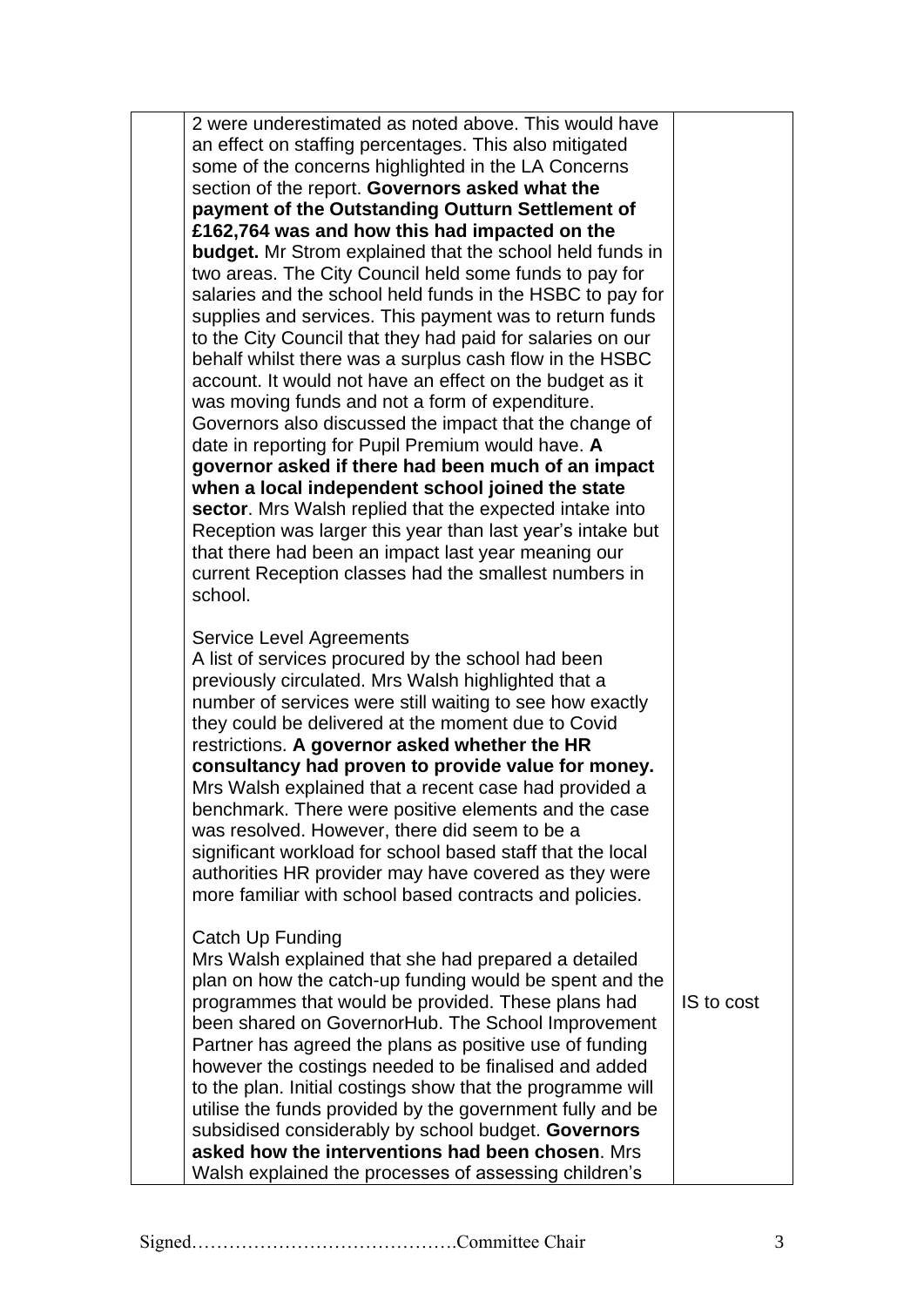|    | current attainment and how they had been affected by<br>school closure. After these processes, it was explained<br>how evidence-based research through EEF had been<br>used to make decisions around catch up. Governors<br>asked that they be kept informed through standards<br>about outcomes of strategies.<br><b>Catering Contract</b><br>Mrs Walsh reported that she had been contacted by Ray<br>Jeffries regarding the end of the contract term for<br>Absolutely Catering and invited us to be part of the<br>tender process that he has started. The contract will end<br>in February 2022. School are also investigating an option<br>to utilise an organisation called Food for Thought which<br>operates in a number of other Liverpool schools.                                                                                                                                                                                                                                                                                                                                                                                                                                                                                                                                                                                                                                                                                                                                     | <b>DH</b><br><b>IS</b> |
|----|---------------------------------------------------------------------------------------------------------------------------------------------------------------------------------------------------------------------------------------------------------------------------------------------------------------------------------------------------------------------------------------------------------------------------------------------------------------------------------------------------------------------------------------------------------------------------------------------------------------------------------------------------------------------------------------------------------------------------------------------------------------------------------------------------------------------------------------------------------------------------------------------------------------------------------------------------------------------------------------------------------------------------------------------------------------------------------------------------------------------------------------------------------------------------------------------------------------------------------------------------------------------------------------------------------------------------------------------------------------------------------------------------------------------------------------------------------------------------------------------------|------------------------|
| 7. | <b>Staffing Update</b><br>A number of documents had been placed on<br>GovernorHub prior to the meeting and Mrs Walsh talked                                                                                                                                                                                                                                                                                                                                                                                                                                                                                                                                                                                                                                                                                                                                                                                                                                                                                                                                                                                                                                                                                                                                                                                                                                                                                                                                                                       |                        |
|    | through them. She identified the current teaching<br>capacity using current staff, considering maternity leave<br>and the supply identified to meet that requirement. The<br>documents also showed the minimum requirements<br>needed to staff the school including support for PPA,<br>leadership time and any other requirements. An<br>inexperienced head of year was to be mentored by Miss<br>Hay which had a further impact on deployment. This<br>identified the current shortfall of 1.8 fte required. Mrs<br>Walsh showed that the plan included using a HLTA as<br>regular cover, although this was something that isn't a<br>preferred option, not seen as best practice. However, in<br>the current climate with considerable disruption due to<br>covid absence, as a minimum, one NQT on a temporary<br>basis would be required. This could be funded through<br>the top up funding for SEND as this was a significant<br>element of the budget at the moment. Mrs Walsh also<br>showed governors the proposed deployment and<br>showed that there were a number of areas that were<br>short of classroom TA support. The adult pupil ratio in<br>EYFS has been maintained but it has been difficult to<br>identify named support for some pupils who need<br>additional support.<br>The absence reports were also presented and this<br>showed the impact that both Covid and non Covid<br>absences had had on staffing.<br>Governors recognised that some additional staffing was | <b>MW</b>              |
|    |                                                                                                                                                                                                                                                                                                                                                                                                                                                                                                                                                                                                                                                                                                                                                                                                                                                                                                                                                                                                                                                                                                                                                                                                                                                                                                                                                                                                                                                                                                   |                        |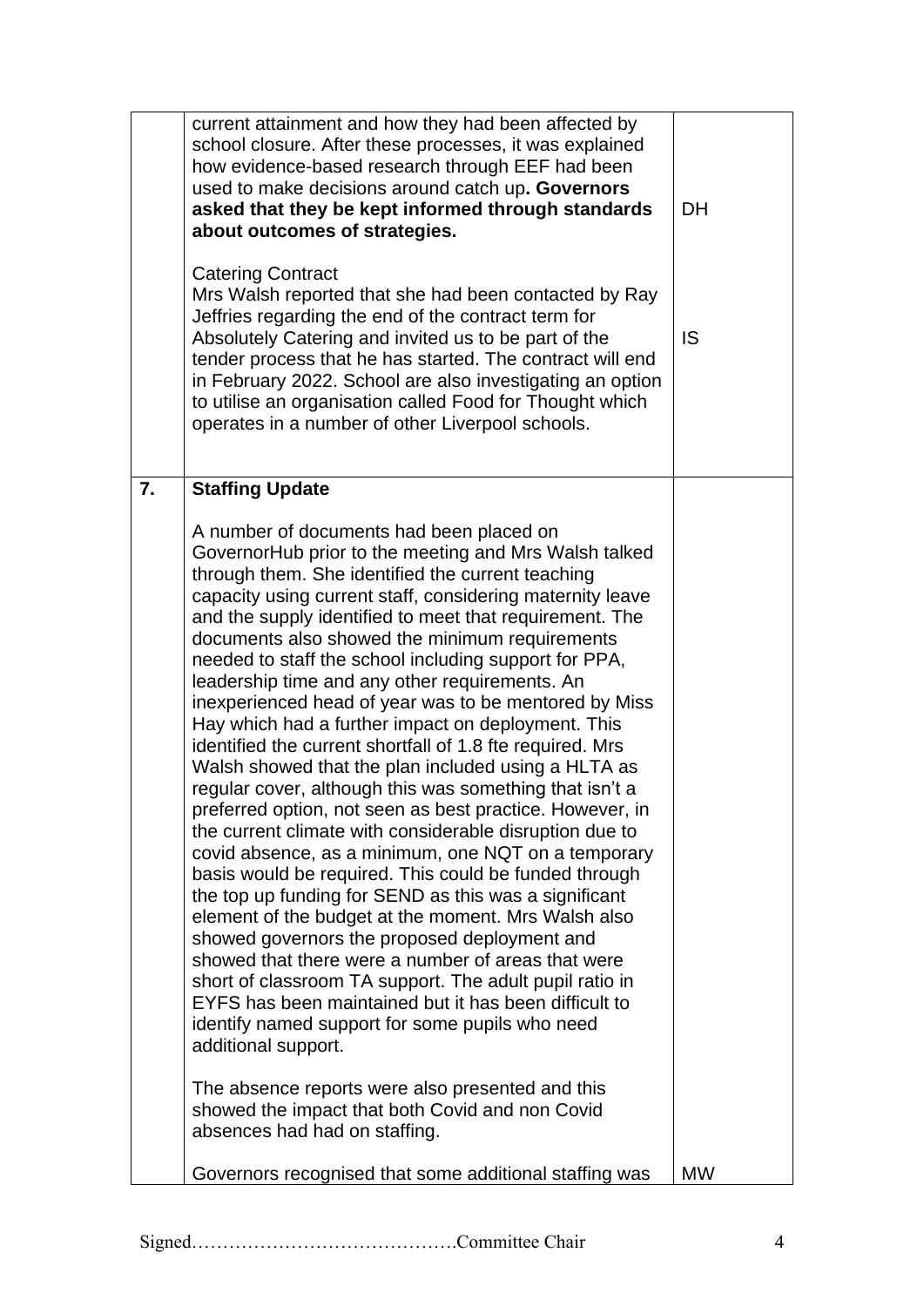|     | necessary and stated that they felt that their remit was to<br>ensure that current pupils were supported as well as<br>possible. With that in mind they agreed to the request for<br>an additional NQT to be employed and an additional TA<br>should be employed, both on temporary contracts.<br><b>HR Update</b><br>A document from Liverpool HR was previously circulated.<br>Mrs Walsh drew attention to the requirements following a<br>holiday during the half term. Governors agreed that any<br>staff that have to isolate during term time following a<br>holiday in the half term should be at individual staff costs<br>but cases would be looked at on an individual basis. |           |
|-----|-----------------------------------------------------------------------------------------------------------------------------------------------------------------------------------------------------------------------------------------------------------------------------------------------------------------------------------------------------------------------------------------------------------------------------------------------------------------------------------------------------------------------------------------------------------------------------------------------------------------------------------------------------------------------------------------|-----------|
| 8.  | <b>Premises Update</b>                                                                                                                                                                                                                                                                                                                                                                                                                                                                                                                                                                                                                                                                  |           |
|     | Mrs Walsh provided an update on the current building<br>work in the junior building. The works are currently<br>progressing well and are on track. Skyline, the builders,<br>work well with the school and are very courteous,<br>ensuring that the noisiest or dirtiest work takes place<br>when the children are not in school whenever possible.<br>There was a break in and some heavy machinery and<br>tools were stolen. The only area that was entered was<br>the building site.<br>Mr Strom has taken a video of the building site as it is<br>now and this can be viewed on GovernorHub.                                                                                       | <b>IS</b> |
|     |                                                                                                                                                                                                                                                                                                                                                                                                                                                                                                                                                                                                                                                                                         |           |
| 9.  |                                                                                                                                                                                                                                                                                                                                                                                                                                                                                                                                                                                                                                                                                         |           |
|     | <b>General Data Protection Regulations (GDPR)</b>                                                                                                                                                                                                                                                                                                                                                                                                                                                                                                                                                                                                                                       |           |
|     | There have been no data breaches to report.                                                                                                                                                                                                                                                                                                                                                                                                                                                                                                                                                                                                                                             |           |
| 10. | <b>Policies</b>                                                                                                                                                                                                                                                                                                                                                                                                                                                                                                                                                                                                                                                                         |           |